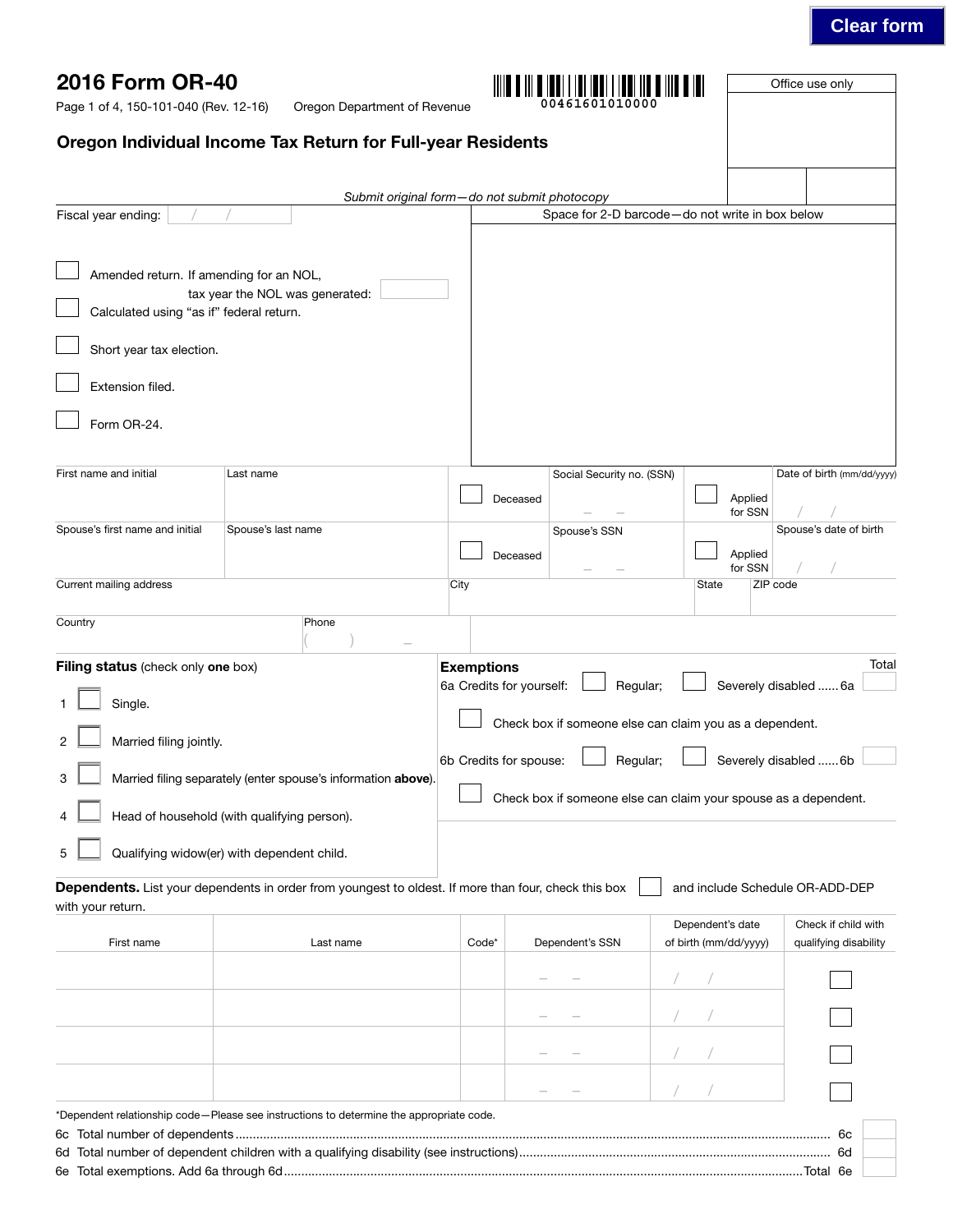# 2016 Form OR-40



| Name |                         |  |
|------|-------------------------|--|
|      | $\frac{1}{2}$<br>$\sim$ |  |
|      |                         |  |

### Taxable income

|    | 7 Federal adjusted gross income. Federal Form 1040, line 37; 1040A, line 21; 1040EZ, line 4;                                |     |
|----|-----------------------------------------------------------------------------------------------------------------------------|-----|
|    |                                                                                                                             | .00 |
| 8  |                                                                                                                             | .00 |
|    |                                                                                                                             | .00 |
|    |                                                                                                                             |     |
|    | Subtractions                                                                                                                |     |
| 10 |                                                                                                                             | .00 |
| 11 |                                                                                                                             | .00 |
| 12 |                                                                                                                             | .00 |
| 13 |                                                                                                                             | .00 |
| 14 |                                                                                                                             | .00 |
| 15 |                                                                                                                             | .00 |
|    | <b>Deductions</b>                                                                                                           |     |
| 16 | Itemized deductions from federal Schedule A, line 29. If you are not itemizing your deductions, skip lines 16 through 18 16 | .00 |
| 17 |                                                                                                                             | .00 |
| 18 |                                                                                                                             | .00 |
| 19 |                                                                                                                             | .00 |
|    |                                                                                                                             |     |
|    | Blind. Your spouse was: $\boxed{\phantom{0}}$ 65 or older;<br>65 or older;<br>Blind.<br>19a You were:                       |     |
| 20 |                                                                                                                             | .00 |
| 21 |                                                                                                                             | .00 |
|    |                                                                                                                             |     |
|    | Oregon tax                                                                                                                  |     |
|    |                                                                                                                             | .00 |
|    | Form OR-FIA-40;<br>Worksheet OR-FCG; 22c   Schedule OR-PTE.<br>22 <sub>b</sub><br>22a                                       |     |
| 23 |                                                                                                                             | .00 |
|    |                                                                                                                             | .00 |
|    |                                                                                                                             |     |
|    | <b>Standard and carryforward credits</b>                                                                                    |     |
|    | 25 Exemption credit. If the amount on line 7 is less than \$100,000, multiply your total exemptions on                      |     |
|    |                                                                                                                             | .00 |
| 26 |                                                                                                                             | .00 |
|    |                                                                                                                             | .00 |
| 28 |                                                                                                                             | .00 |
| 29 |                                                                                                                             | .00 |
| 30 | Total carryforward credits claimed this year from Schedule OR-ASC, section 4. Line 30 can't be more                         |     |
|    |                                                                                                                             | .00 |
| 31 |                                                                                                                             | .00 |
|    |                                                                                                                             |     |
|    | Payments and refundable credits                                                                                             |     |
| 32 |                                                                                                                             | .00 |
| 33 |                                                                                                                             | .00 |
| 34 | Estimated tax payments for 2016. Include all payments made prior to the filing date of this return. Do not                  |     |
|    |                                                                                                                             | .00 |
| 35 |                                                                                                                             | .00 |
| 36 |                                                                                                                             | .00 |

37 Total payments and refundable credits. Add lines 32 through 36 ........................................................................... 37

.00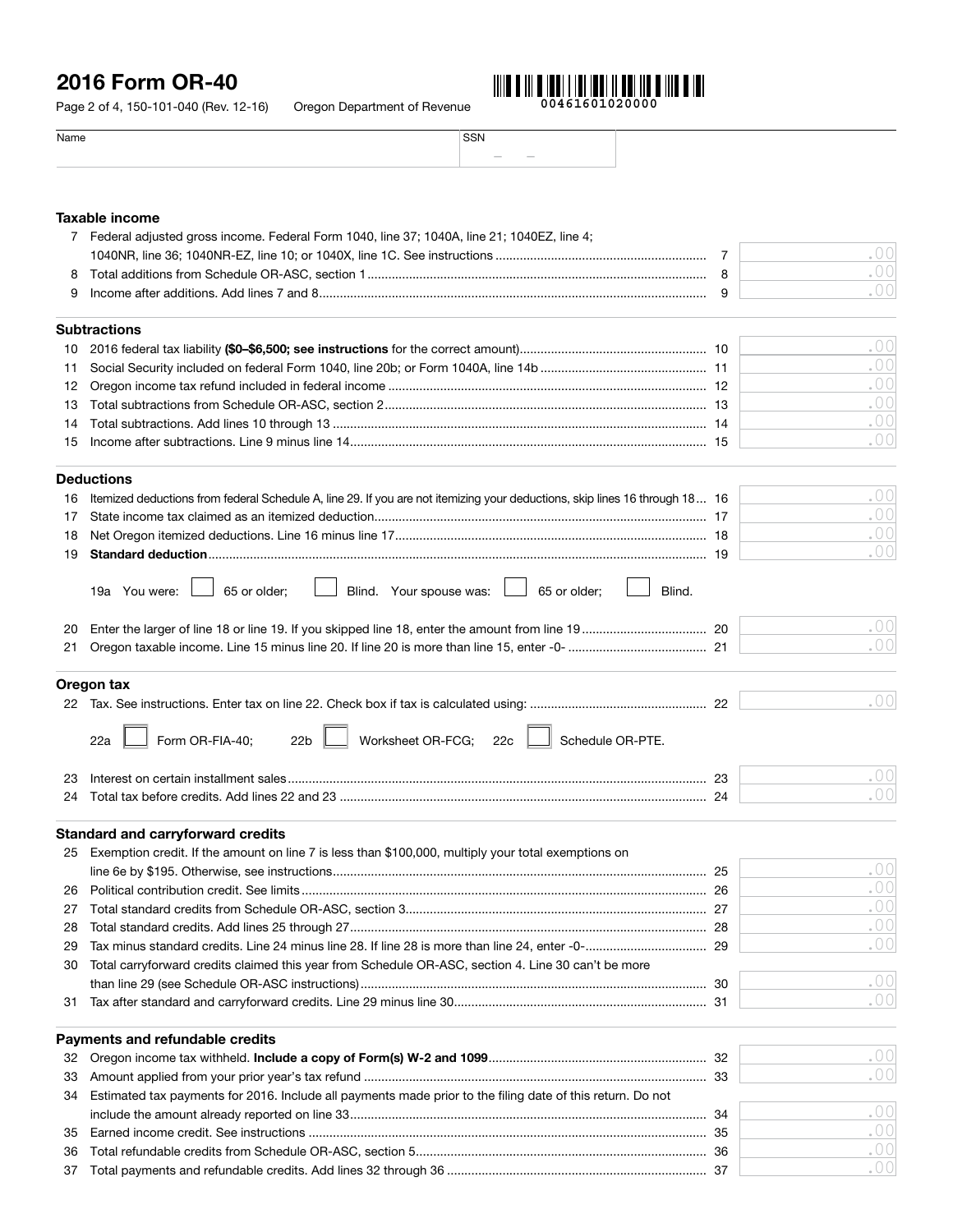## 2016 Form OR-40

Page 3 of 4, 150-101-040 (Rev. 12-16) Oregon Department of Revenue **00461601030000**



Name SSN – –

#### Tax to pay or refund

|  | 38  |  |
|--|-----|--|
|  | -39 |  |
|  | 40  |  |
|  | -41 |  |

Exception number from Form OR-10, line 1: 41a Check box if you annualized: 41b

|                                                                                             | .001 |
|---------------------------------------------------------------------------------------------|------|
|                                                                                             | .001 |
|                                                                                             | .001 |
|                                                                                             | .00  |
|                                                                                             | .001 |
|                                                                                             | .00  |
| 48 Total Oregon 529 College Savings Plan deposits from Schedule OR-529. See instructions 48 | .00  |
|                                                                                             | .001 |
|                                                                                             | .001 |

#### Direct deposit

51 For direct deposit of your refund, see instructions. Check the box if this refund will go to an account outside the United States:

| Type of account:                   | Checking: or | Savings. | Preparer license number, if professionally prepared |
|------------------------------------|--------------|----------|-----------------------------------------------------|
| Routing number:<br>Account number: |              |          |                                                     |

Sign here. Under penalty of false swearing, I declare that the information in this return is true, correct, and complete.

| Your signature                                         | Date           |       |          |  |
|--------------------------------------------------------|----------------|-------|----------|--|
| X                                                      |                |       |          |  |
| Spouse's signature (if filing jointly, both must sign) | Date           |       |          |  |
| X                                                      |                |       |          |  |
| Signature of preparer other than taxpayer              | Preparer phone |       |          |  |
| X                                                      | $\sim$         |       |          |  |
| Preparer address                                       | City           | State | ZIP code |  |
|                                                        |                |       |          |  |

Important: Include a copy of your federal Form 1040, 1040A, 1040EZ, 1040X, 1040NR, or 1040NR-EZ. Without this information, we may adjust your return.

**Make your payment** (if you have an amount due on line 43)

- Online payments: You may make payments online at www.oregon.gov/dor.
- Mailing your payment: Make your check or money order payable to the Oregon Department of Revenue. Write your daytime phone number, SSN or ITIN, and "2016 Oregon Form OR-40" on your check or money order. Include your payment, along with the Form OR-40-V payment voucher, with this return.

#### Send in your return

- Non-2-D barcode. If the 2-D barcode area on the front of this return is blank:
	- Mail tax-due returns to: Oregon Department of Revenue, PO Box 14555, Salem OR 97309-0940.
	- Mail refund and no-tax-due returns to: Oregon Department of Revenue, PO Box 14700, Salem OR 97309-0930.
- 2-D barcode. If the 2-D barcode area on the front of this return is filled in:
	- Mail tax-due returns to: Oregon Department of Revenue, PO Box 14720, Salem OR 97309-0463.
	- Mail refund and no-tax-due returns to: Oregon Department of Revenue, PO Box 14710, Salem OR 97309-0460.